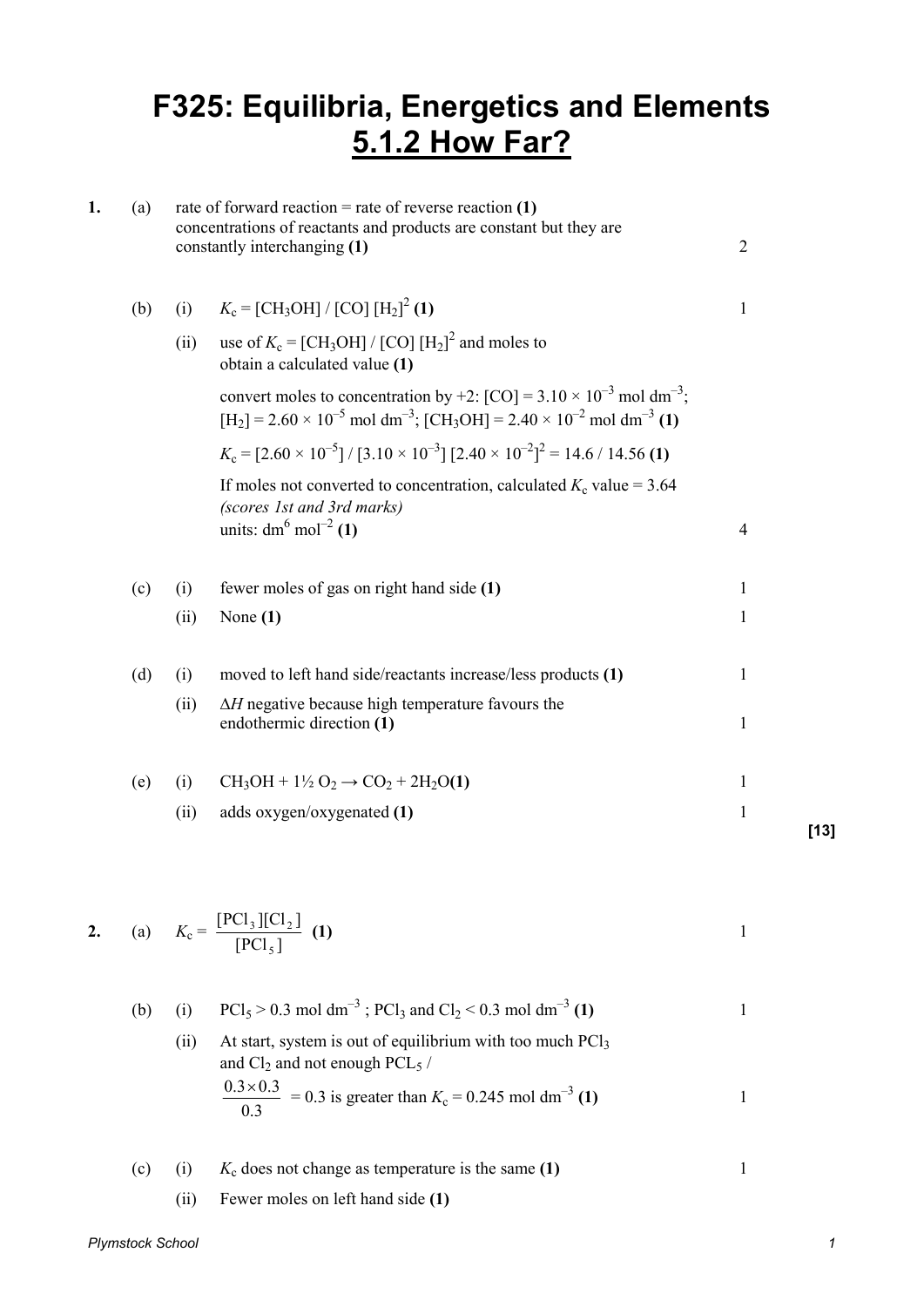|    |     | system moves to the left to compensate for increase in<br>pressure by producing less molecules (1)                                                                                                                                                                                                | $\overline{2}$ |     |
|----|-----|---------------------------------------------------------------------------------------------------------------------------------------------------------------------------------------------------------------------------------------------------------------------------------------------------|----------------|-----|
|    | (d) | $K_c$ decreases (as more reactants than products)(1)<br>(i)                                                                                                                                                                                                                                       | 1              |     |
|    |     | (ii)<br>Forward reaction is exothermic/<br>reverse reaction is endothermic (1)<br>equilibrium $\rightarrow$ left to oppose increase in energy/<br>because $K_c$ decreases (1)                                                                                                                     | $\overline{2}$ | [9] |
| 3. | (a) | $CH_4 + H_2O \rightarrow 3H_2 + CO$<br>$CH_4 + 2H_2O \rightarrow 4H_2 + CO_2$<br>$CH_4 + H_2O \rightarrow 2H_2 + CH_2O/HCHO$<br>$CH4 + 2H2O \rightarrow 2H2 + CH2O2/HCOOH \checkmark$<br>or $CH_4 + H_2O \rightarrow H_2 + CH_3OH \checkmark$                                                     | $\mathbf{1}$   |     |
|    | (b) | (i) $k_c = \frac{[NH_3]^2}{[N_2][H_2]^3}$ $\checkmark$<br>$[NH_3]^2 = (K_c \times [N_2] \times [H_2]^3)$<br>$= 0.768$ $\checkmark$                                                                                                                                                                | $\mathbf{1}$   |     |
|    |     | [NH <sub>3</sub> ] = $\sqrt{0.78}$ = 0.876/0.88 (mol dm <sup>-3</sup> ) $\checkmark$<br>(ii)<br>If no powers, then rearrangement mark only.                                                                                                                                                       | 3              |     |
|    | (c) | <b>High pressure:</b><br><b>adv:</b> Fewer moles on r.h.s. $\rightarrow$ equilibrium moves to right $\checkmark$<br>Greater pressure $\rightarrow$ faster rate/more frequent collisions $\checkmark$<br><b>dis:</b> Safety issues from (high) pressure<br>Expense of (high) pressure $\checkmark$ | 3              |     |
|    |     | High temperature:                                                                                                                                                                                                                                                                                 |                |     |
|    |     | adv: more collisions exceed activation energy/<br>more successful collisions/more energetic<br>collisions/molecules have more energy $\checkmark$<br>dis: Equilibrium moves to left/reverse direction because<br>(forward) reaction is exothermic $\checkmark$                                    | $\overline{2}$ |     |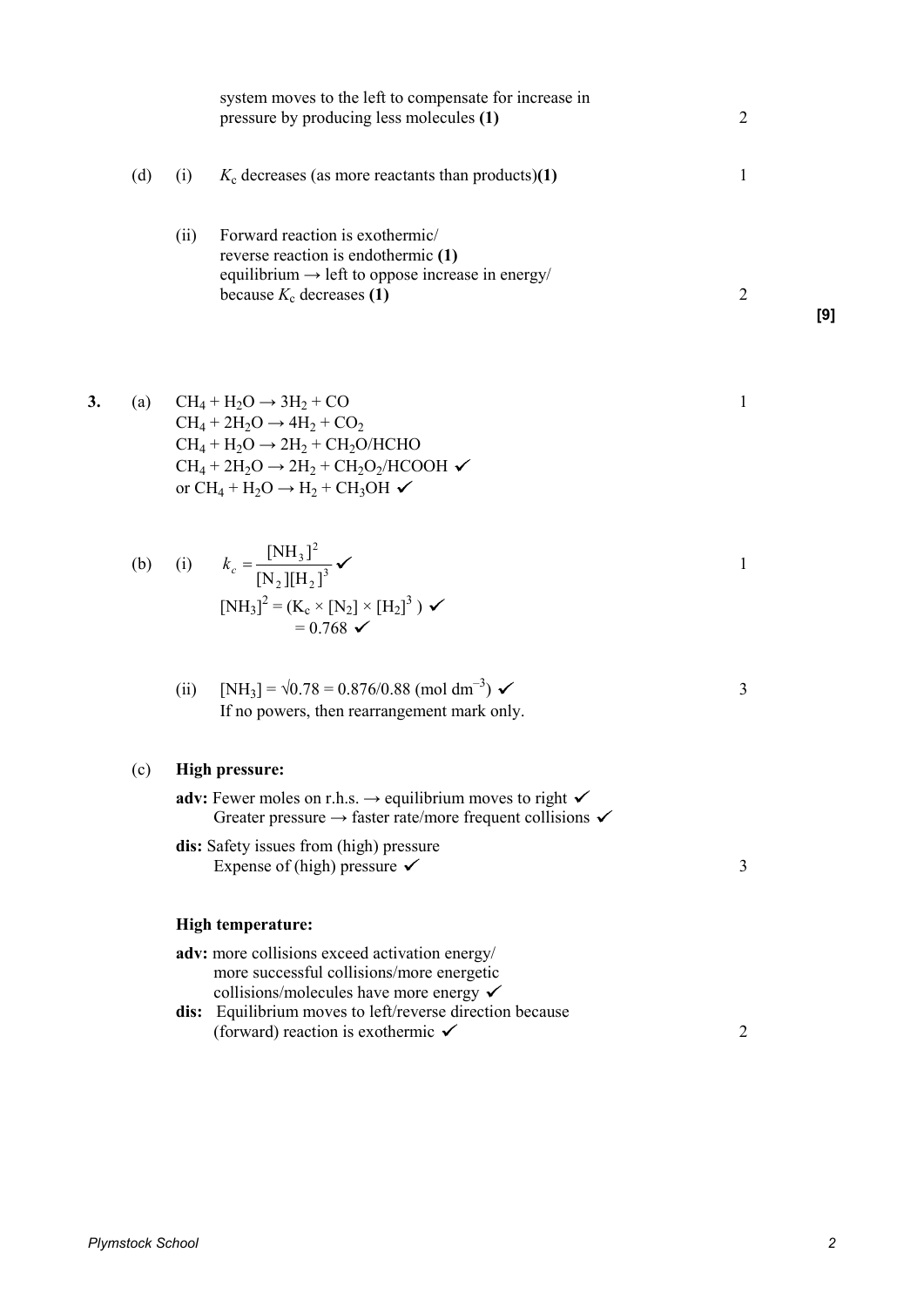|    |     |      | Catalyst:<br>lowers activation energy/<br>allows reaction to take place at a lower temperature $\checkmark$<br><b>QWC:</b> Uses 2 words following list in the correct context:<br>exothermic/endothermic, activation energy, collisions,<br>equilibrium/Le Chatelier | $\mathbf{1}$<br>$\mathbf{1}$                                      | $[12]$         |     |
|----|-----|------|----------------------------------------------------------------------------------------------------------------------------------------------------------------------------------------------------------------------------------------------------------------------|-------------------------------------------------------------------|----------------|-----|
| 4. |     |      | (a) $K_c = \frac{[H I]^2}{[H_2][I_2]}$ (1)                                                                                                                                                                                                                           |                                                                   | $\mathbf{1}$   |     |
|    | (b) | (i)  | $H_2$ $I_2$<br>0.20<br>0.30<br>0.04<br>0.14<br>(1)                                                                                                                                                                                                                   | HI<br>$\boldsymbol{0}$<br>0.32<br>(1)                             | $\overline{2}$ |     |
|    |     |      | (ii) $K_c = \frac{0.32^2}{0.14 \times 0.04} = 18.28571429$ (1)<br>$= 18$ (to 2 sig figs) (1)<br>no units $(1)$<br>(or ecf based on answers to (i) and/or (a))                                                                                                        |                                                                   | 3              |     |
|    | (c) |      | $K_c$ is constant (1)<br>Composition of mixture is the same (1)                                                                                                                                                                                                      |                                                                   | $\overline{2}$ | [8] |
| 5. | (a) |      | (change in) concentration/mass/volume with time                                                                                                                                                                                                                      | 1                                                                 |                |     |
|    | (b) | (i)  | $O_2$ :<br>so order = 1 with respect to $O_2$ (1)<br>NO:                                                                                                                                                                                                             | Exp 2 has $4 \times [O_2]$ as Exp. 1: rate increases by 4 (1),    |                |     |
|    |     |      | so order = 2 with respect to NO $(1)$                                                                                                                                                                                                                                | Exp 3 has $3 \times [NO]$ as Exp. 3: rate has increases by 9 (1), | $\overline{4}$ |     |
|    |     | (ii) | rate = $k[O_2]$ [NO] <sup>2</sup> (1)                                                                                                                                                                                                                                |                                                                   | $\mathbf{1}$   |     |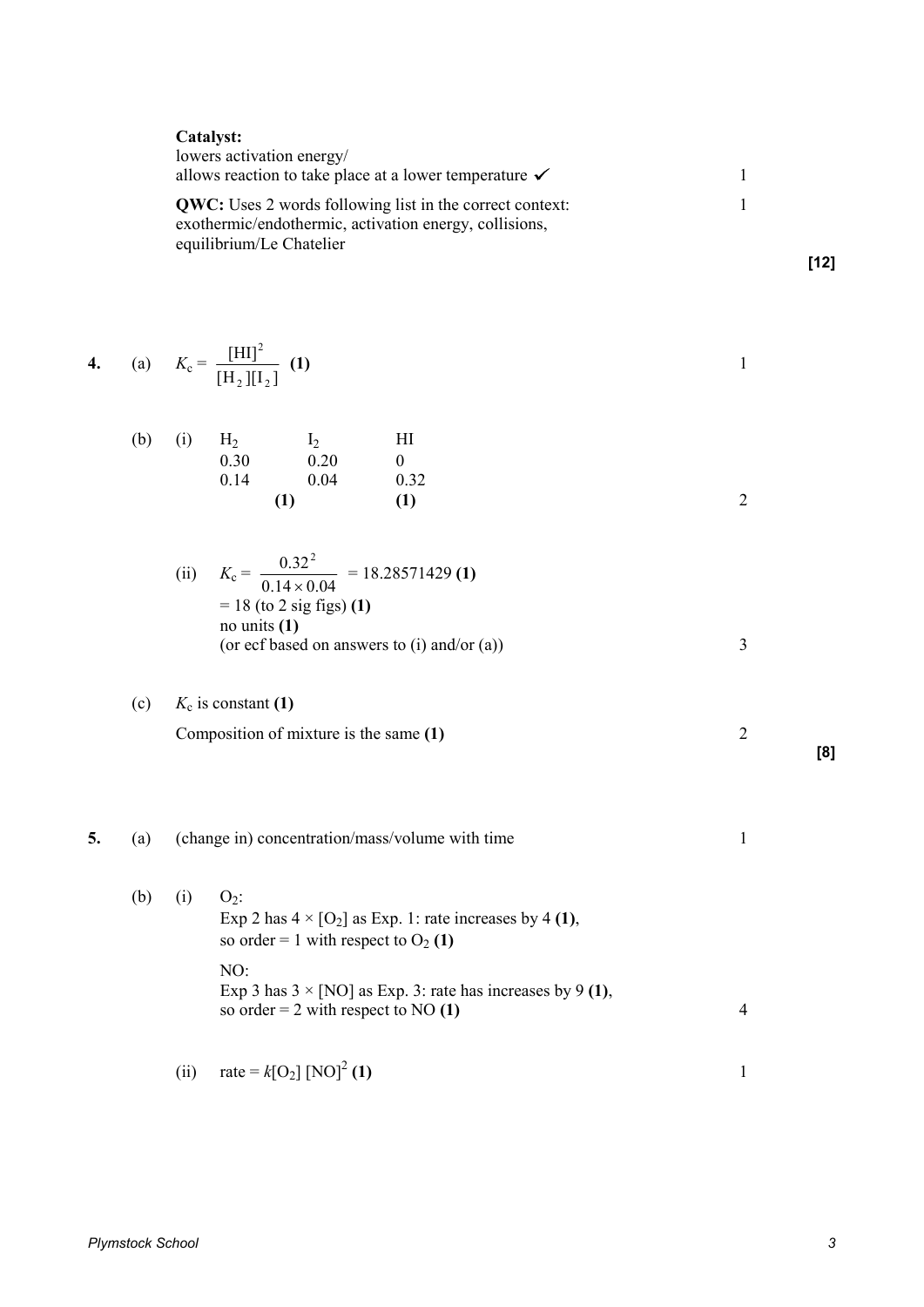(iii) 
$$
k = {\text{rate} \over [\text{O}_2][\text{NO}]^2} = {7.10 \over 0.0010 \times 0.0010^2} = 7.10 \times 10^9 \text{ (1)}
$$
  
units: dm<sup>6</sup> mol<sup>-2</sup> s<sup>-1</sup> (1)

|     | (a) $K_p = \frac{p(SO_3)^2}{p(SO_3)^2 \times p(O_3)}$ (1)(1)                                                                                                                                                                                     |                |  |
|-----|--------------------------------------------------------------------------------------------------------------------------------------------------------------------------------------------------------------------------------------------------|----------------|--|
|     | 1 mark for correct powers but wrong way up.<br>1 mark for square brackets                                                                                                                                                                        | $\overline{2}$ |  |
| (b) | An increase in pressure moves equilibrium to the right because<br>there are less gaseous moles on the right hand side (1)<br>Increased pressures are expensive to generate/safety problems<br>with walls of containers/enables gases to flow (1) |                |  |
|     | $K_p$ gets less with increasing temperature (1)<br>$SO_2$ and $O_2$ increase/SO <sub>3</sub> decreases (1)                                                                                                                                       |                |  |
|     | Equilibrium $\rightarrow$ left to oppose increase in temperature (1)<br>Forward reaction is exothermic or $\Delta H$ is -ve /reverse<br>reaction is endothermic or $\Delta H$ is +ve because $K_p$ gets less                                     |                |  |
|     | with increasing temperature (1)                                                                                                                                                                                                                  | 6              |  |
|     | QoWC: organises relevant information clearly and<br>coherently, using specialist vocabulary where appropriate (1)                                                                                                                                | 1              |  |
|     | (c) $3.0 \times 10^2 = \frac{p(SO_3)^2}{10^2 \times 50}$ (1)<br>$p(SO_3) = \sqrt{(3.0 \times 10^2 \times 10^2 \times 50)} = 1225$ kPa (1)<br>$\%$ (SO <sub>3</sub> ) = 100 × 1225 /(1225 + 10 + 50) = 95% (1)                                    | 3              |  |
|     | (d) (i) $27nS + 3O_2 \rightarrow 27nO + 2SO_2$ (1)(1)                                                                                                                                                                                            |                |  |

| (d) |      | $2\text{ZnS} + 3\text{O}_2 \rightarrow 2\text{ZnO} + 2\text{SO}_2(1)(1)$ |      |
|-----|------|--------------------------------------------------------------------------|------|
|     |      | ZnS, $O_2$ as reactants and $SO_2$ as a product: 1st mark.               |      |
|     |      | ZnO and balance: $2nd$ mark                                              |      |
|     | (11) | ZnS is more available than $S(1)$                                        |      |
|     |      |                                                                          | [15] |

(a) (i) 
$$
O_3
$$
: 1  
and  $C_2H_4$  (1)  
(ii) 2 (1) 1

- (iii) rate =  $k[O_3] [C_2H_4]$  $\int$  (1) 1
- (b) (i) measure gradient/tangent **(1)**

**7.** (a) (i) O<sup>3</sup>

 $6.$ 

**[8]**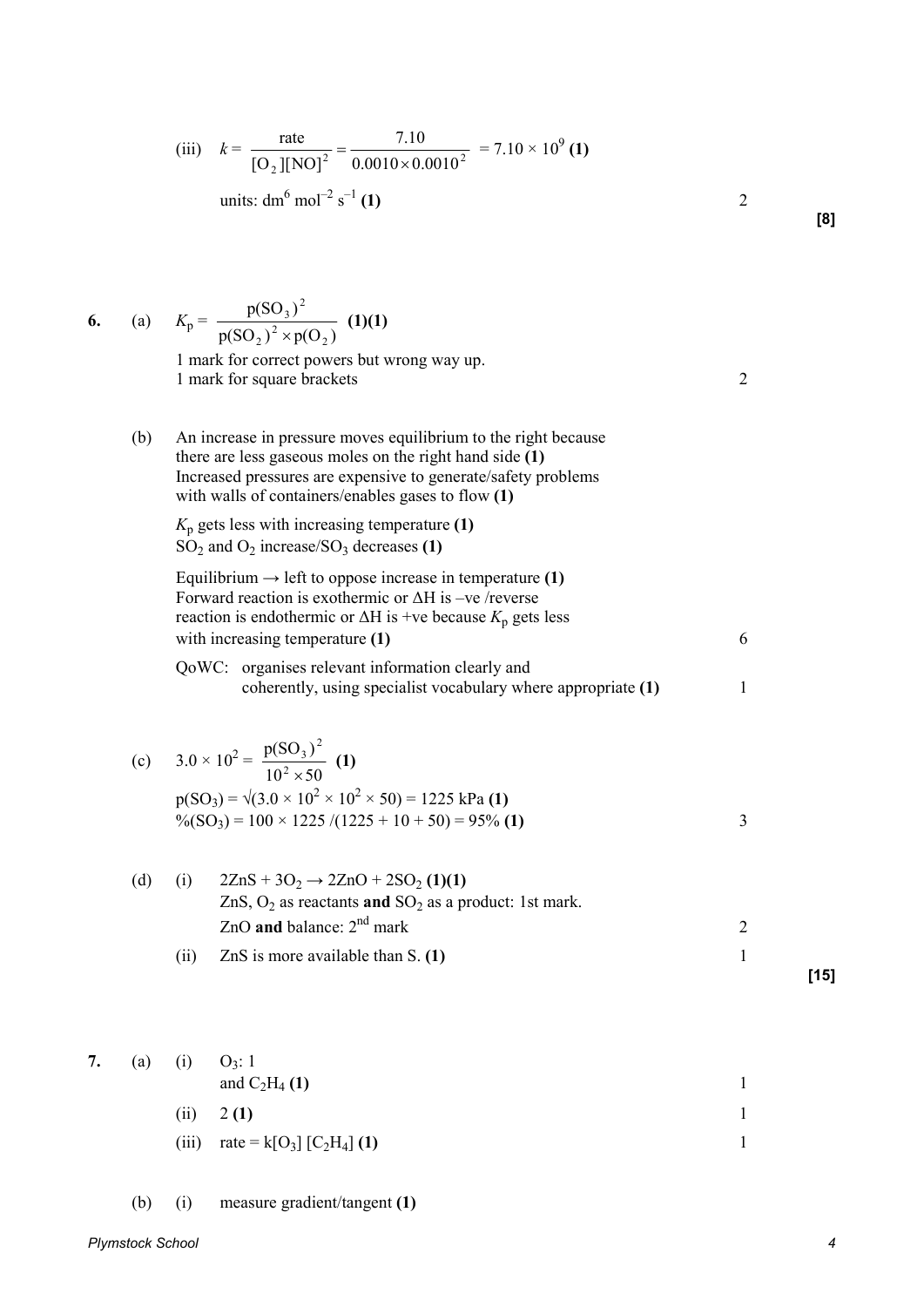at  $t = 0$ /start of reaction **(1)** 2

(ii) 
$$
k = {\text{rate} \over [O_2][C_2H_4]}
$$
 (1)  

$$
k = {1.0 \times 10^{-12} \over 0.5 \times 10^{-7} \times 1.0 \times 10^{-8}} = 2 \times 10^3 \text{ (1) dm}^3 \text{ mol}^{-1} \text{ s}^{-1} \text{ (1)}
$$
3

(iii) 2 mol CH2O forms for every 0.5 mol O<sup>2</sup> / stoichiometry of CH2O : O<sup>2</sup> is **not** 1:1 **(1)** 1

(iv) rate increases **(1)**  k increases **(1)** 2 **[11]** 

| 8. | (i)   | each atom has two unpaired electrons (1)                                                                                                                                                                                                                          | 1              |
|----|-------|-------------------------------------------------------------------------------------------------------------------------------------------------------------------------------------------------------------------------------------------------------------------|----------------|
|    | (ii)  | 2 oxygen atoms bonded by double bond (1)<br>third oxygen bonded by a covalent bond and outer shells correct (1)<br>For 2 <sup>nd</sup> mark, all O atoms must have an octet.                                                                                      |                |
|    |       | A triangular molecule would have 3 single covalent bonds<br>for 1 <sup>st</sup> mark but the origin of each electron must be clear for $2nd$ mark                                                                                                                 | $\overline{2}$ |
|    | (iii) | amount of O <sub>3</sub> in 150 kg = $150 \times 10^3/48 = 3.13 \times 10^3$ mol (1)<br>amount of Cl radicals in 1 g = $1/35.5 = 2.82 \times 10^{-2}$ mol (1)<br>1 mol Cl destroys $3.13 \times 10^3 / 2.82 \times 10^{-2} = 1.11 \times 10^5$ mol O <sub>3</sub> |                |
|    |       | 1 Cl radical destroys $1.11 \times 10^5$ O <sub>3</sub> molecules (1)                                                                                                                                                                                             | 3              |
|    |       | (calculator: 110937)                                                                                                                                                                                                                                              | [6]            |
| 9. | (a)   | <b>High Pressure</b><br>Equilibrium $\rightarrow$ right as fewer moles on right hand side<br>and the shift reduces number of molecules/compensates<br>for increasing pressure $(1)$<br>Rate increases/ more collisions (1)                                        | $\overline{2}$ |
|    |       | <b>High temperature</b><br>Equilibrium $\rightarrow$ left as equilibrium goes to the left to<br>compensate for increased temperature/absorbs the<br>energy/in endothermic direction (ora) (1)<br>Rate increases/ more successful collisions (1)                   | $\overline{2}$ |
|    |       | Other effect<br>High pressures expensive/ high temperatures expensive<br>/high pressures cause safety problems (1)                                                                                                                                                | 1              |
|    |       | QWC: One correct statement followed by correct explanation (1)                                                                                                                                                                                                    | 1              |
|    |       |                                                                                                                                                                                                                                                                   |                |